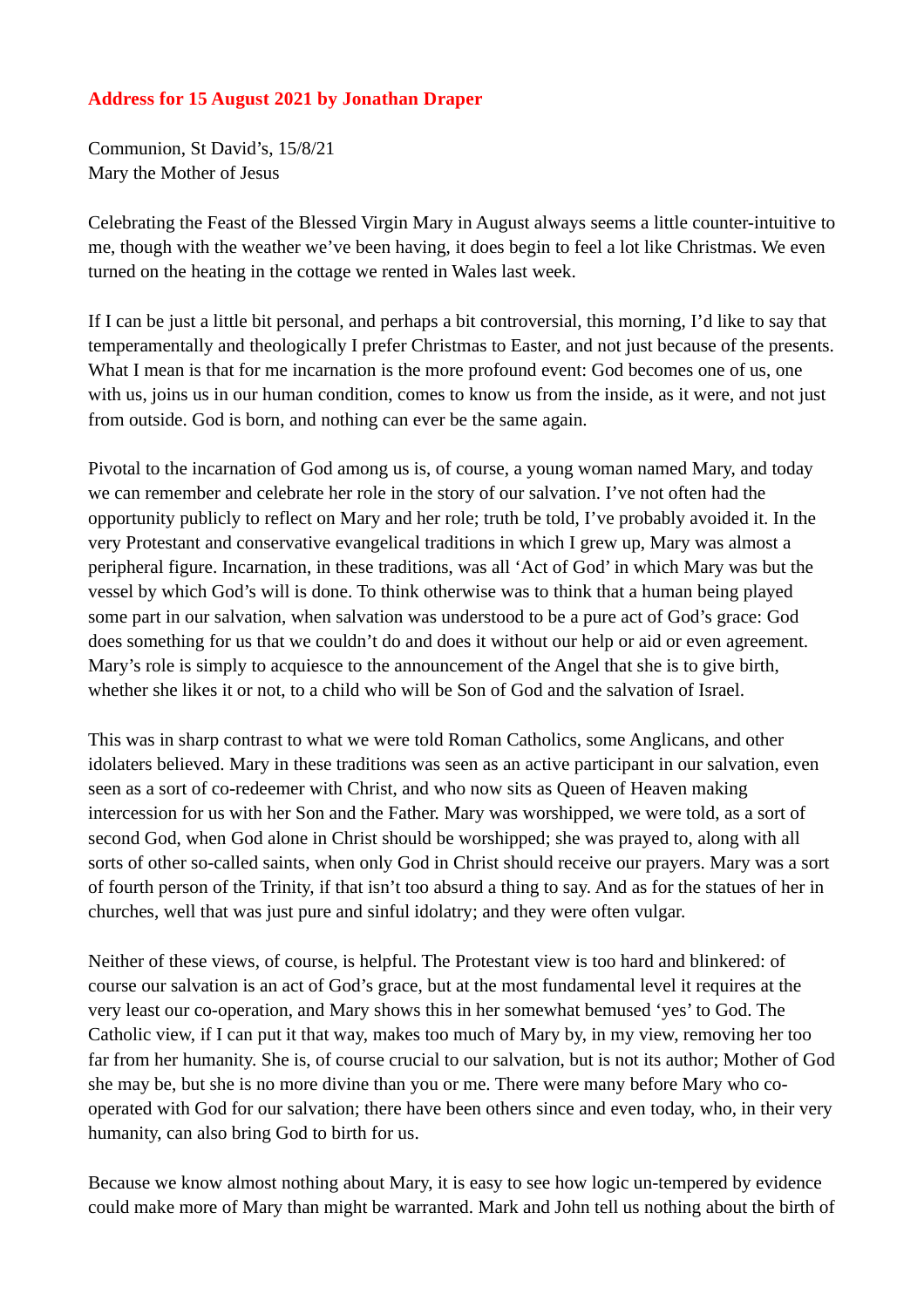Jesus, and Mary only really features in John towards the end. She is there, in the Book of Acts, at Pentecost with the rest of the disciples, but nothing is made of her place or presence; and Paul tells us nothing more. Matthew tells the story of the birth of Jesus more from Joseph's point of view, and so it is only in Luke that we get very much about Mary. Later traditions give us names for her parents, but once Pentecost has come and gone, we don't even know where she lived or how she died. We know nothing of what she did or the circumstances of her life before the angel makes his announcement to her. She's engaged to Joseph, who is a carpenter; she has an older cousin Elizabeth who is just ahead of her in a pregnancy; her husband Joseph was not originally from Nazareth, and the baby Jesus was born in Bethlehem. That's about it.

But that, of course, is much more than we know about the vast majority of people who have ever lived. And what emerges from even the scant information we have about Mary in the Bible is a picture of a young woman who is pretty secure in herself, who is able, even when surprised by an angel, to accept the possibility of God working through her, and whose life is defined by her faith and, ultimately, by her love for her child. Her extended family seems to have been connected to the priests who served in the Temple, and her husband was a tradesman; all in all not quite the picture sometimes painted by those who would like to see Mary as the equivalent of a modern-day, homeless, single mother from a rough housing estate. Joseph, after all, had the means to flee to Egypt when the family was threatened. I think it is unhelpful to create myths around Mary, no matter how well intentioned they may be.

Against the iconoclastic pull of my Protestant upbringing, I have come to find in Mary some really important things for our faith and for our understanding of how God acts in our world. I may not yet be ready to join a Walsingham cell, but I have no difficulty in placing Mary right at the heart of the story of our salvation.

It may seem a slightly odd thing to say, but Mary was, first and foremost, a genuine human being, and it is in her absolutely ordinary humanity that the strength of her place in our understanding of salvation and the activity of God is rooted. The more unlike you and me she becomes, the less helpful she is, for without her full and normal humanity there is no Christ. The point of the incarnation is that God takes on the fullness of our humanity, warts and all. Jesus need not be born of an immaculate mother, with a string of immaculate conceptions all the way back down the evolutionary tree, for it is our ordinary humanity which God assumes, and through which our salvation comes. Mary need not be assumed into heaven as if it was undignified for the mother of our Saviour to die, for it is our ordinary human life and death which our God suffers and through which our salvation comes. Mary places humanity right at the heart of our salvation, for without her the Christ of God is merely another supernatural being as unconnected to the human condition as any other alien. The humanity of Mary is the humanity of God and the vehicle of our salvation.

Mary didn't have much time to prepare for Christmas, at least not in the ways that we sometimes do. For Mary Christmas, as it were, came as a bolt out of the blue; there was no run up, no sense of needing to get things ready, no list from last year from which this year could be prepared. On the other hand, Mary did have the words and traditions of the prophets of Israel and their longing for God's kingdom of justice, mercy and peace; she did have the family tradition of worship at home, in the synagogue and in the Temple in Jerusalem, and the shared sense of God's presence and purpose in her life; she did have that deep sense of the world being God's world, and the hope that God's